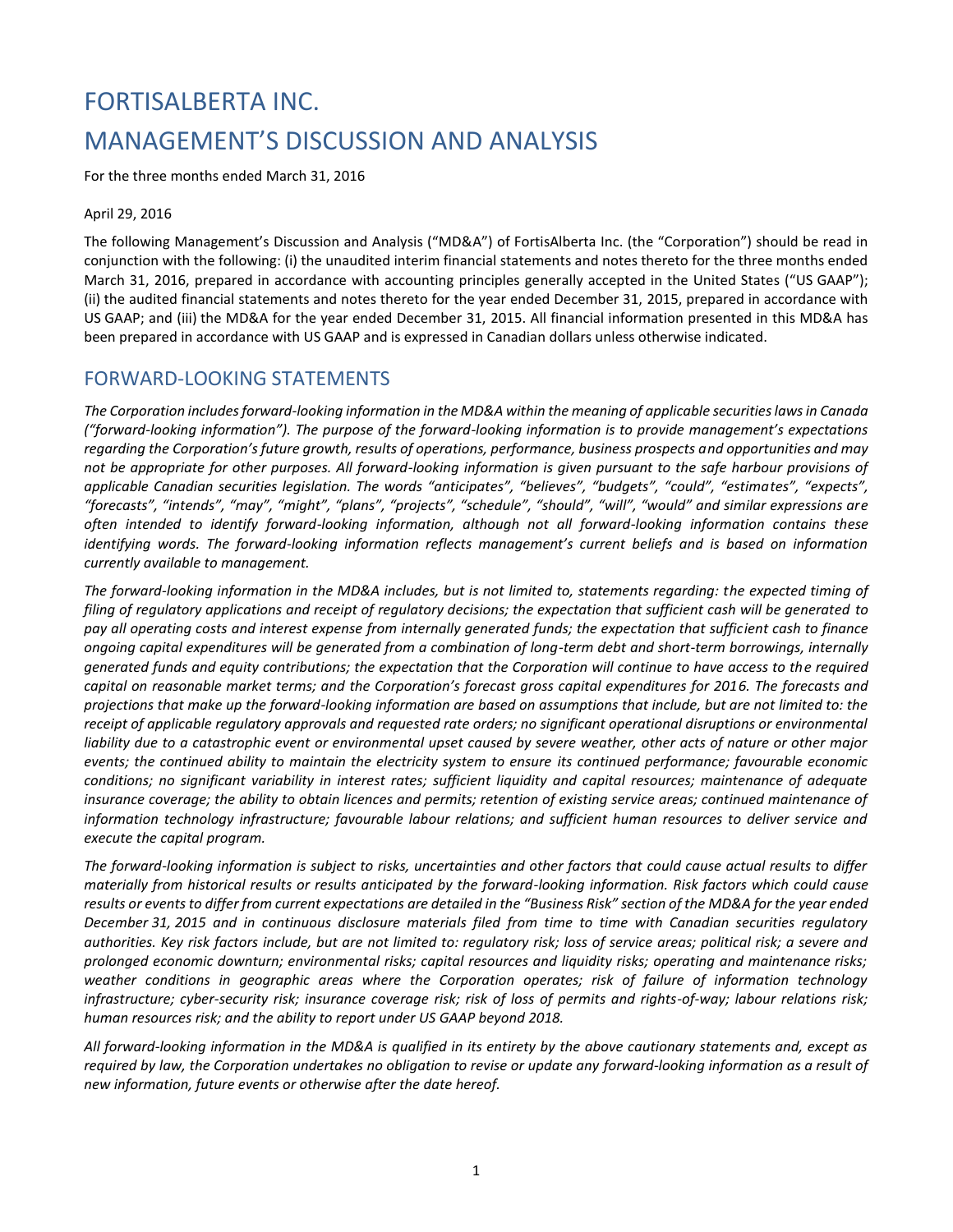### THE CORPORATION

The Corporation is a regulated electricity distribution utility in the Province of Alberta. Its business is the ownership and operation of electricity facilities that distribute electricity generated by other market participants from high-voltage transmission substations to end-use customers. The Corporation does not own or operate generation or transmission assets and is not involved in the direct sale of electricity. It is intended that the Corporation remain a regulated electricity utility for the foreseeable future, focusing on the delivery of safe, reliable and cost-effective electricity services to its customers in Alberta.

The Corporation operates a largely rural low-voltage distribution network of approximately 121,000 kilometres in central and southern Alberta, which serves approximately 541,000 electricity customers comprised of residential, commercial, farm, oil and gas, and industrial consumers.

The Corporation is regulated by the Alberta Utilities Commission (the "AUC") pursuant to the *Alberta Utilities Commission Act* (the "*AUC Act*"). The AUC's jurisdiction, pursuant to the *Electric Utilities Act* (the "*EUA*"), the *Public Utilities Act*, the *Hydro and Electric Energy Act* and the *AUC Act*, includes the approval of distribution tariffs for regulated distribution utilities, such as the Corporation, including the rates and terms and conditions on which service is to be provided by those utilities. The timing of recognition of certain assets, liabilities, revenues and expenses as a result of regulation may differ from that otherwise expected using US GAAP for entities not subject to rate regulation.

Effective January 1, 2013, the AUC prescribed that distribution utilities in Alberta, including the Corporation, move to a form of rate regulation referred to as performance-based regulation ("PBR") for a five-year term. Under PBR, a formula that estimates inflation annually and assumes productivity improvements ("I-X") is used to determine distribution rates on an annual basis. Each year this formula is applied to the preceding year's distribution rates. The 2012 distribution rates are the base rates upon which the formula was first applied and they were set using a traditional cost-of-service model whereby the AUC established the Corporation's revenue requirements, being those revenues corresponding to the costs associated with the distribution business, and provided a rate of return on a deemed equity component of capital structure ("ROE") applied to rate base assets. The Corporation's ROE for ratemaking purposes was 8.75% for 2012 with a deemed equity ratio of 41%. For 2013, 2014 and 2015, the Corporation's ROE has been set at 8.30% with a deemed equity ratio of 40%. The impact of changes to ROE and capital structure during the PBR term apply only to the portion of rate base that is funded by revenue provided by mechanisms separate from the formula.

The PBR plan includes mechanisms for the recovery or settlement of items determined to flow through directly to customers ("Y factor") and the recovery of costs related to capital expenditures that are not being recovered through the formula ("K factor" or "capital tracker"). The AUC also approved a Z factor, a PBR re-opener and an ROE efficiency carry-over mechanism. The Z factor permits an application for recovery of costs related to significant unforeseen events. The PBR re-opener permits an application to re-open and review the PBR plan to address specific problems with the design or operation of the PBR plan. The use of the Z factor and PBR re-opener mechanisms is associated with certain thresholds. The ROE efficiency carry-over mechanism provides an efficiency incentive by permitting a utility to continue to benefit from any efficiency gains achieved during the PBR term for two years following the end of that term.

As a significant portion of the Corporation's distribution revenue is derived from fixed or largely fixed billing determinants, changes in quantities of energy delivered are not entirely correlated with changes in revenue. Revenue is a function of numerous variables, many of which are independent of actual energy deliveries.

The Corporation is an indirect, wholly-owned subsidiary of Fortis Inc. (''Fortis''). Fortis is a leader in the North American electric and gas utility business, serving customers across Canada and in the United States and the Caribbean.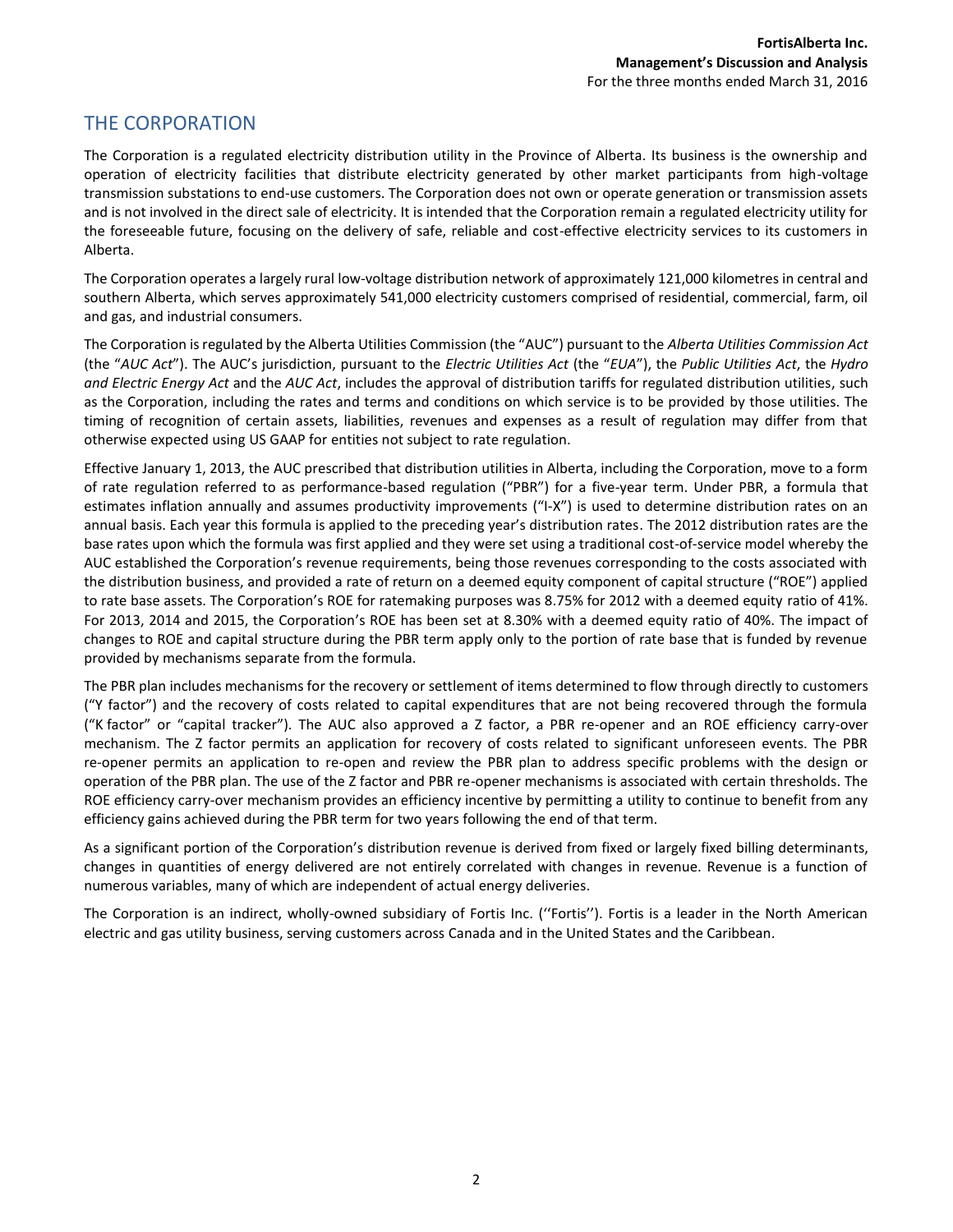### REGULATORY MATTERS

#### **Capital Tracker Applications**

The funding of capital expenditures during the PBR term is a material aspect of the PBR plan for the Corporation. The PBR plan includes a capital tracker mechanism to fund the recovery of costs associated with certain qualifying capital tracker expenditures.

In February 2016, the AUC issued Decision 20497-D01-2016 (the "2016 Capital Tracker Decision") related to the Corporation's 2014 True-Up and 2016-2017 Capital Tracker Application. The 2016 Capital Tracker Decision determined that the Corporation's applied for capital trackers met the established criteria and were, therefore, approved for collection from customers as a K factor. The 2016 Capital Tracker Decision also addressed previously unapproved capital tracker amounts related to prior years, capital tracker groupings in the accounting test, and depreciation-related matters.

With respect to the depreciation-related matters, the Commission directed the Corporation to remove the impact of a 2015 depreciation technical update from the K factor calculation in the accounting test. While actual depreciation expense, as reflected in the financial results of the Corporation, continues to be determined in accordance with the depreciation rates established by the 2015 depreciation technical update, the Commission determined that changes in depreciation rates should not be reflected in the accounting test underpinning the determination of capital tracker revenue during the PBR term. Also, the Corporation was directed to use the same accounting test allocation methodology for depreciation expense in the trueup to actual of capital tracker revenue as that used in calculating forecasts of capital tracker revenue.

In the first quarter of 2016, capital tracker revenue related to 2013, 2014 and 2015 was reduced by \$0.6 million due to the impact of the 2016 Capital Tracker Decision and the true-up to actuals. Capital tracker revenue related to 2015 is still subject to change. The Corporation will file a 2015 True-Up Application in the second quarter of 2016, with a decision from the AUC expected in the first quarter of 2017.

The Corporation had applied for \$71.5 million and \$89.5 million of capital tracker revenue for 2016 and 2017, respectively. The effects of the 2016 Capital Tracker Decision reduced the applied for capital tracker revenue for 2016 and 2017 by \$0.6 million and \$0.4 million, respectively. The Corporation filed the required Compliance Filing related to the 2016 Capital Tracker Decision in April 2016, with a decision expected in the second half of 2016.

The Corporation expects to recognize capital tracker revenue of \$64.9 million for 2016, down \$6.0 million from the \$70.9 million to reflect actual capital expenditures and associated financing costs compared to forecast.

The Corporation expects that the adjustments to capital tracker revenue, as discussed above, will be considered in the 2017 Annual Rates Application, to be filed in September 2016, and reflected in customer rates effective January 1, 2017.

#### **Utility Asset Disposition Matters**

In Decision 2011-474 (the "2011 GCOC Decision"), the AUC made statements regarding cost responsibility for stranded assets, which the Corporation, along with the other Alberta Utilities (the "Utilities") challenged as being incorrectly made. Stranded assets are generally understood to be utility assets no longer used to provide utility services as a result of extraordinary circumstances. The AUC's statements implied that the shareholder is responsible for the cost of stranded assets in a broader sense than that generally understood by regulated utilities and also conflicted with the provisions of the *EUA*. As a result, the Utilities filed a leave to appeal motion with the Court of Appeal of Alberta (the "Court of Appeal"). In addition, the Utilities filed a Review and Variance application with the AUC, which prompted the AUC to initiate a Utility Asset Disposition proceeding to further examine the issues raised by the Utilities.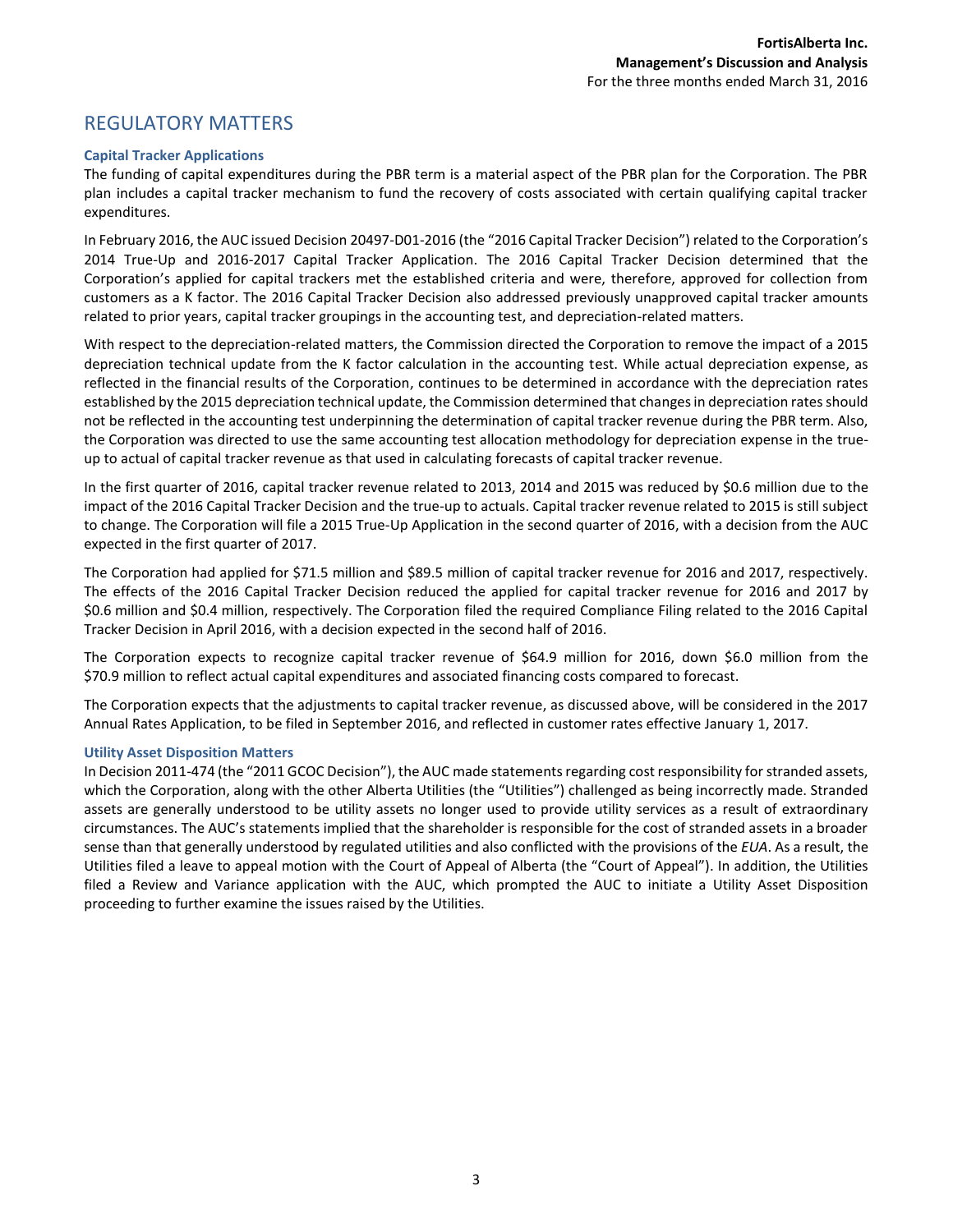In November 2013, the AUC issued Decision 2013-417 (the "UAD Decision") regarding the Utility Asset Disposition proceeding. The decision confirmed that no changes to existing regulations, rules and practices relative to the recovery of utility asset costs in the ordinary course of business are required. The decision indicated, however, that utilities will be responsible for the gains or losses related to the extraordinary retirement of utility assets. The Utilities also filed a leave to appeal motion with the Court of Appeal concerning the UAD Decision.

The appeal of the 2011 GCOC Decision and the UAD Decision was heard in June 2015. In September 2015, the Court of Appeal issued a decision that dismissed that appeal (the "2015 UAD Appeal"). The basis for the Court of Appeal's decision was that the AUC should be accorded deference for its conclusions with respect to utility asset disposition matters.

In November 2015, the Utilities filed an application with the Supreme Court of Canada (the "Supreme Court") seeking leave to appeal the 2015 UAD Appeal. In April 2016, the Supreme Court dismissed the leave to appeal application.

The Court of Appeal and Supreme Court decisions have no immediate impact on the Corporation's financial position. However, the Corporation is exposed to the risk that unrecovered costs associated with utility assets subsequently deemed by the AUC to have been subject to an extraordinary retirement will not be recoverable from customers.

# RESULTS OF OPERATIONS

#### **Highlights**

| Three Months Ended March 31                   |         |         |           |
|-----------------------------------------------|---------|---------|-----------|
| (\$ thousands)                                | 2016    | 2015    | Variance  |
| Revenues                                      | 141,991 | 146,650 | (4,659)   |
| Cost of sales                                 | 47,695  | 46,292  | 1,403     |
| Depreciation                                  | 42,245  | 38,713  | 3,532     |
| Amortization                                  | 2,641   | 2,391   | 250       |
| Other income                                  | 1,657   | 865     | 792       |
| Income before interest expense and income tax | 51,067  | 60,119  | (9,052)   |
| Interest expense                              | 20,068  | 18,748  | 1,320     |
| Income before income tax                      | 30,999  | 41,371  | (10, 372) |
| Income tax expense (recovery)                 | 67      | (12)    | 79        |
| Net income                                    | 30,932  | 41.383  | (10, 451) |

Net income for the first quarter of 2016 decreased \$10.5 million compared to the same period in 2015. The decrease was primarily due to the recognition in the first quarter of 2015 of a positive capital tracker adjustment of \$10.3 million related to 2013 and 2014, and the recognition in the first quarter of 2016 of a negative capital tracker adjustment of \$0.6 million related to 2013, 2014 and 2015. Excluding the capital tracker adjustments, net income increased \$0.4 million, due to an increase in rates and growth in the number of customers, partially offset by the timing of certain operating costs.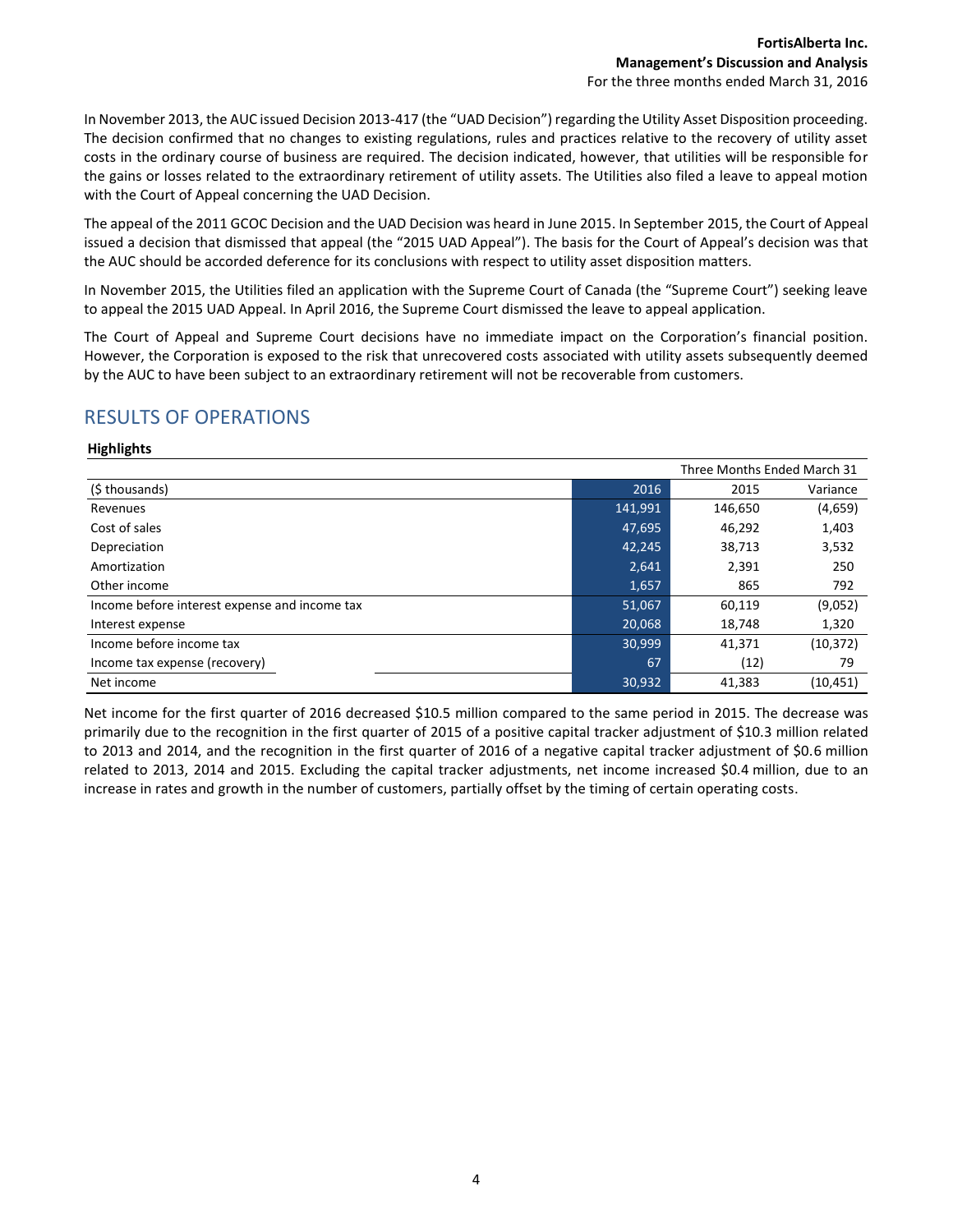The following table outlines the significant variances in the Results of Operations for the three months ended March 31, 2016 as compared to March 31, 2015:

|                  | Variance       |                                                                                                                                                                                                                                                                                                                                                                                                                                                                                                                                                                                                                                                                                                                      |
|------------------|----------------|----------------------------------------------------------------------------------------------------------------------------------------------------------------------------------------------------------------------------------------------------------------------------------------------------------------------------------------------------------------------------------------------------------------------------------------------------------------------------------------------------------------------------------------------------------------------------------------------------------------------------------------------------------------------------------------------------------------------|
| Item             | $(5$ millions) | Explanation                                                                                                                                                                                                                                                                                                                                                                                                                                                                                                                                                                                                                                                                                                          |
| Revenues         | (4.7)          | Electric rate revenue decreased by \$3.9 million primarily due to the recognition of capital tracker<br>revenue adjustments related to prior periods. In the first quarter of 2015 a positive capital tracker<br>revenue adjustment of \$10.3 million was recognized and in the first quarter of 2016 a negative capital<br>tracker revenue adjustment of \$0.6 million was recognized. Excluding the prior period adjustments<br>electric rate revenue increased \$7.0 million, due to an increase in 2016 revenue resulting from the<br>approved I-X increase of 0.9%, growth in the number of customers, and net increases in revenues<br>related to flow-through items which were fully offset in cost of sales. |
|                  |                | Other revenue decreased by \$0.8 million primarily due to decreases in various miscellaneous<br>revenues.                                                                                                                                                                                                                                                                                                                                                                                                                                                                                                                                                                                                            |
| Cost of sales    | 1.4            | The increase was primarily driven by net increases in costs that qualify as flow-through items which<br>were fully offset in electric rate revenue, higher labour and benefit costs driven by inflation and wage<br>increases, and differences in timing of certain operating costs.                                                                                                                                                                                                                                                                                                                                                                                                                                 |
|                  |                | Labour and benefit costs and contracted manpower costs comprised approximately 61% of total cost<br>of sales.                                                                                                                                                                                                                                                                                                                                                                                                                                                                                                                                                                                                        |
| Depreciation     | 3.5            | The increase was due to continued investment in capital assets.                                                                                                                                                                                                                                                                                                                                                                                                                                                                                                                                                                                                                                                      |
| Interest expense | 1.3            | The increase was primarily attributable to the issuance of long-term debt in September 2015.                                                                                                                                                                                                                                                                                                                                                                                                                                                                                                                                                                                                                         |

# SUMMARY OF QUARTERLY RESULTS

The following table sets forth certain unaudited quarterly information of the Corporation:

| (\$ thousands)     | Revenues | Net Income |
|--------------------|----------|------------|
| March 31, 2016     | 141,991  | 30,932     |
| December 31, 2015  | 139,186  | 28,945     |
| September 30, 2015 | 141,751  | 36,771     |
| June 30, 2015      | 135,484  | 30,417     |
| March 31, 2015     | 146,650  | 41,383     |
| December 31, 2014  | 132,135  | 24,411     |
| September 30, 2014 | 130,942  | 27,213     |
| June 30, 2014      | 128,113  | 25,352     |

Changes in revenues and net income from quarter to quarter are a result of many factors including energy deliveries, number of customer sites, regulatory decisions, ongoing investment in energy infrastructure, and changes in income tax. The quarterly information presented above has been impacted by specific regulatory decisions. As approved by the AUC, the allowance for funds used during construction ("AFUDC") is recognized in the first and fourth quarters of the year. There is no significant seasonality in the Corporation's operations.

#### **March 31, 2016/December 31, 2015**

Net income for the quarter ended March 31, 2016 increased \$2.0 million compared to the quarter ended December 31, 2015. Revenue increased by \$2.8 million due to the approved I-X increase of 0.9% and net increases in revenue related to flowthrough items which were fully offset in cost of sales. Cost of sales decreased by \$2.5 million primarily due to the timing of the use of contracted manpower and general operating costs, partially offset by net increases in costs that qualify as flowthrough items which were fully offset in electric rate revenue. Depreciation expense increased by \$2.2 million as a result of continued investment in capital assets. Interest expense increased by \$0.6 million as a result of an increase in credit facility borrowings.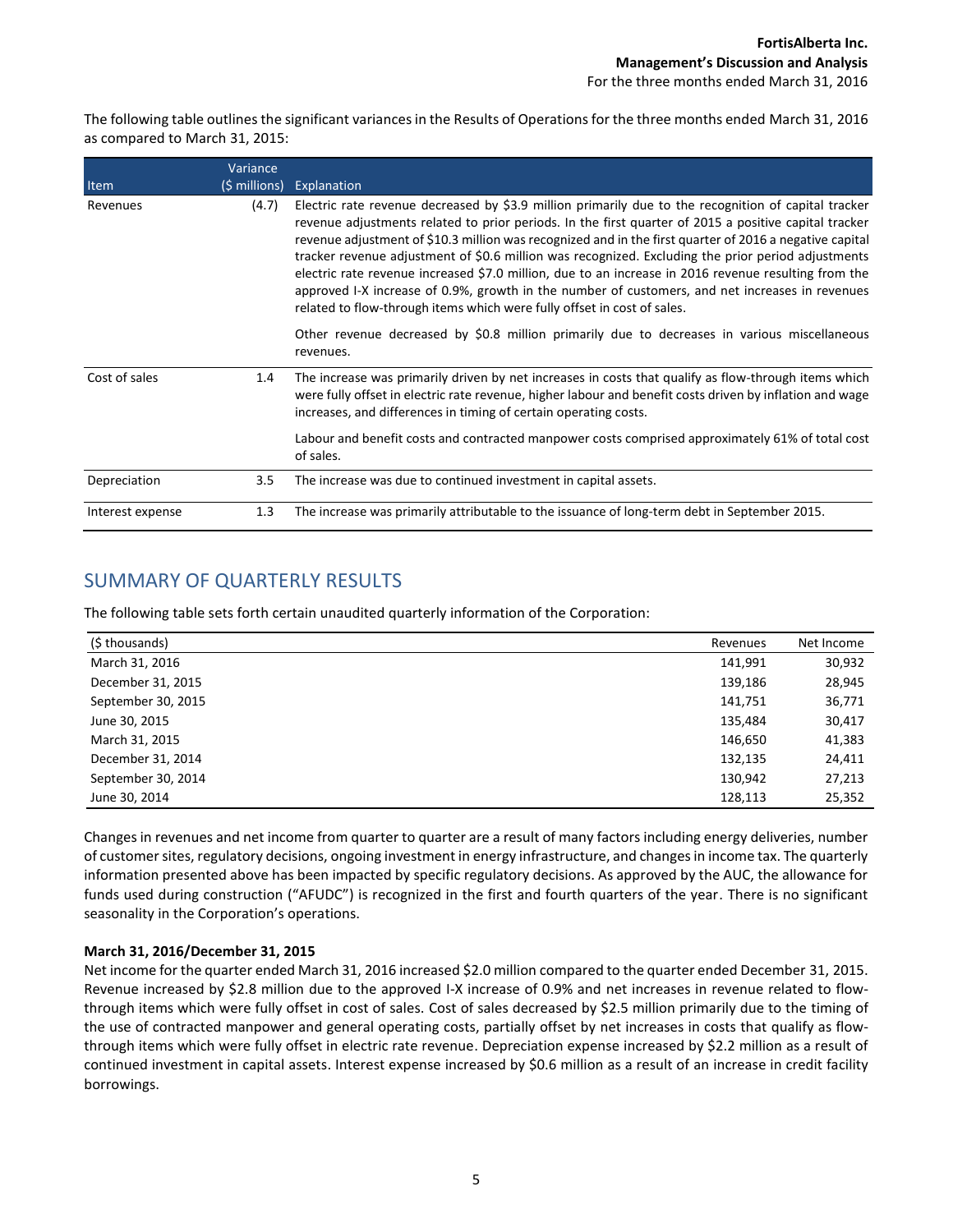#### **December 31, 2015/September 30, 2015**

Net income for the quarter ended December 31, 2015 decreased \$7.8 million compared to the quarter ended September 30, 2015. Revenue decreased by \$2.6 million, primarily as a result of weather conditions reducing the demand for energy. Cost of sales increased by \$7.0 million mainly due to higher labour and benefit costs and the timing of general operating costs. The decreases in net income were partially offset by an increase in other income of \$1.7 million and a decrease in interest expense of \$1.5 million related to the equity and debt portions of AFUDC, respectively.

#### **September 30, 2015/June 30, 2015**

Net income for the quarter ended September 30, 2015 increased \$6.4 million compared to the quarter ended June 30, 2015. Revenue increased by \$6.3 million mainly due to higher electric rate revenue as a result of customer growth and weather conditions increasing the demand for energy. Also contributing to the increase in net income were adjustments made in the second quarter of 2015 to reduce capital tracker revenue related to 2013 and 2014 upon further application of the 2015 Capital Tracker and 2015 GCOC Decisions and to true-up depreciation for net increases in depreciation rates effective January 1, 2015 based on the results of a technical update to the depreciation study.

#### **June 30, 2015/March 31, 2015**

Net income for the quarter ended June 30, 2015 decreased \$11.0 million compared to the quarter ended March 31, 2015. Revenue decreased by \$11.2 million mainly due to the recognition of the capital tracker revenue adjustment related to 2013 and 2014 in the first quarter of 2015, partially offset by an increase in the number of customers and higher demand relating to the start of irrigation season. Cost of sales decreased \$3.1 million mainly due to the timing of benefit costs and a reduction in costs that qualify as flow-through items that were fully offset in electric rate revenue, partially offset by an increase in the use of contracted manpower due to the timing of contracted activities. Other income decreased \$0.4 million and interest expense increased \$1.3 million related to the equity and debt portions of the AFUDC, respectively. Depreciation increased \$1.3 million due to net increases in depreciation rates based on the results of a technical update to the depreciation study.

#### **March 31, 2015/December 31, 2014**

Net income for the quarter ended March 31, 2015 increased \$17.0 million compared to the quarter ended December 31, 2014. Revenue increased by \$14.5 million primarily due to the recognition of the capital tracker revenue adjustment related to 2013 and 2014 of \$10.3 million in the first quarter of 2015. The increase was also due to higher 2015 revenue resulting from the approved I-X increase of 1.49% and estimated capital tracker revenue based on the 2015 Capital Tracker and the 2015 GCOC Decisions, and net increases in revenues related to flow-through items that were fully offset in cost of sales. These increases were partially offset by \$2.3 million in lower revenue related to the timing of the provision of third-party services. Cost of sales decreased \$1.6 million primarily due to the timing of general operating costs and use of contracted manpower, partially offset by net increases in costs that qualify as flow-through items that were fully offset in electric rate revenue, and increases in labour and benefit costs. Interest expense decreased \$1.4 million due to the repayment of \$200.0 million senior unsecured debentures in October 2014 and lower carrying costs associated with lower Alberta Electric System Operator ("AESO") charges deferral account balances.

#### **December 31, 2014/September 30, 2014**

Net income for the quarter ended December 31, 2014 decreased \$2.8 million compared to the quarter ended September 30, 2014. Revenue increased by \$1.2 million mainly due to higher revenue related to the provision of third-party services, while cost of sales increased \$4.8 million primarily due to higher labour and benefit costs and the timing of general operating costs. Interest expense increased \$0.7 million due to the issuance of \$275.0 million senior unsecured debentures in September 2014 and the repayment of \$200.0 million senior unsecured debentures in October 2014. The decreases in net income were partially offset by an increase in other income of \$1.5 million and a decrease in interest expense of \$1.2 million related to the equity and debt portions of AFUDC, respectively.

#### **September 30, 2014/June 30, 2014**

Net income for the quarter ended September 30, 2014 increased \$1.9 million compared to the quarter ended June 30, 2014. Revenue increased by \$2.8 million mainly due to higher electric rate revenue as a result of customer growth, partially offset by net decreases in revenues related to flow-through items that were fully offset in cost of sales. Cost of sales increased \$1.2 million primarily due to the timing of expenses, partially offset by net decreases in costs that qualify as flow-through items that were fully offset in electric rate revenue.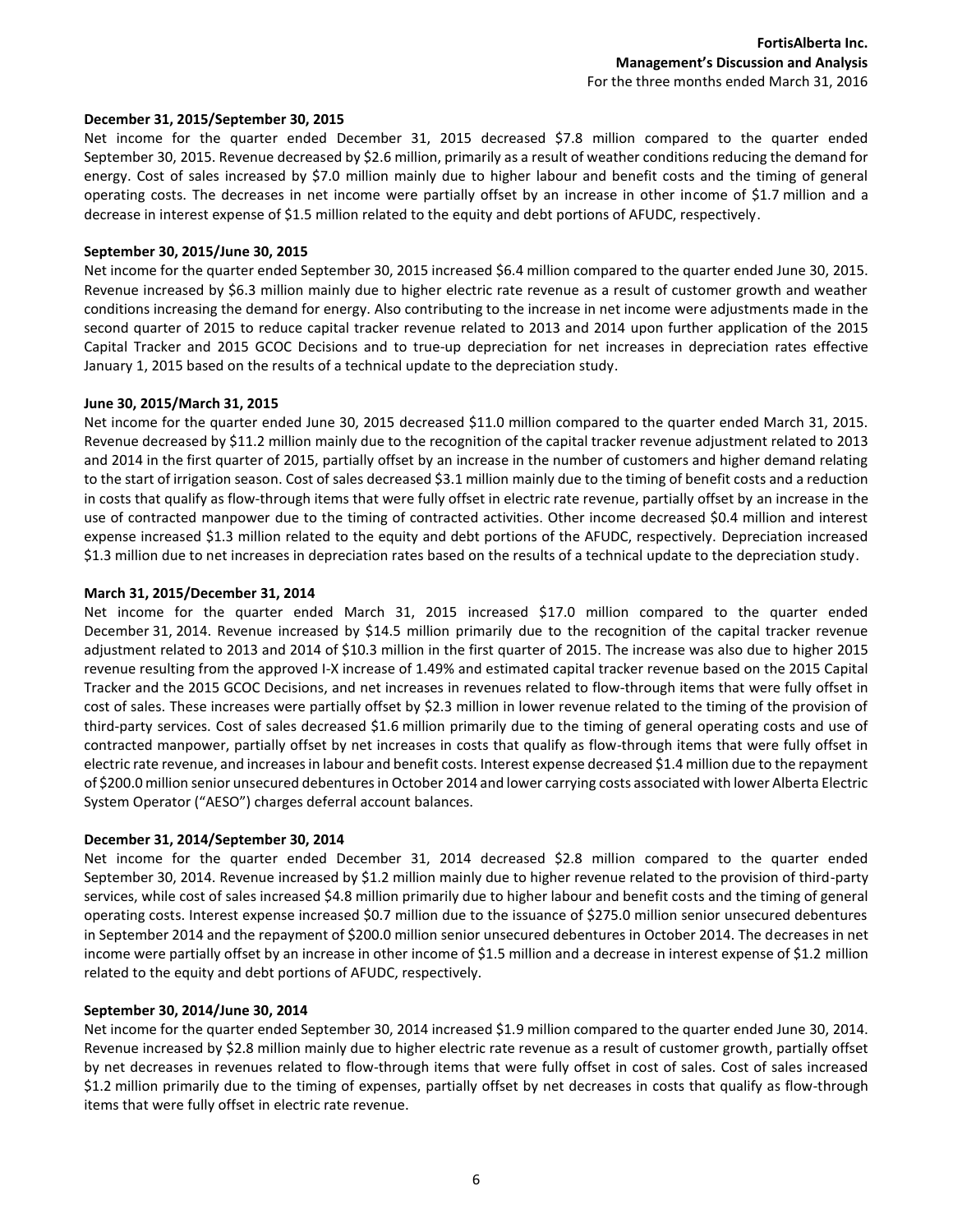### FINANCIAL POSITION

The following table outlines the significant changes in the Balance Sheet as at March 31, 2016 as compared to December 31, 2015:

| Item                                              | Variance | (\$ millions) Explanation                                                                                                                                                                                    |
|---------------------------------------------------|----------|--------------------------------------------------------------------------------------------------------------------------------------------------------------------------------------------------------------|
| Assets:                                           |          |                                                                                                                                                                                                              |
| Regulatory assets (current and<br>long-term)      | 14.7     | The increase was primarily due to increases in the deferred income tax regulatory deferral<br>and deferred overhead costs.                                                                                   |
| Property, plant and equipment                     | 29.6     | The increase was due to continued investment in energy infrastructure, partially offset by<br>depreciation and customer contributions.                                                                       |
| Liabilities and Shareholder's equity:             |          |                                                                                                                                                                                                              |
| Accounts payable and other<br>current liabilities | 5.8      | The increase was primarily due to the net collection of customer deposits related to<br>transmission connected projects, which will be refunded when the projects are completed.                             |
| Regulatory liabilities (current<br>and long-term) | 8.4      | The increase was primarily due to increases in the provision for future site restoration costs<br>and an increase in the K factor liability, partially offset by a decrease in the AESO charges<br>deferral. |
| Deferred income tax                               | 11.9     | The increase was primarily due to higher temporary differences relating to capital assets.                                                                                                                   |
| Debt (including short-term<br>borrowings)         | 7.2      | The increase was primarily related to \$17.0 million higher drawings on the Corporation's<br>committed credit facility, partially offset by a decrease of \$9.8 million in short-term<br>borrowings.         |
| Shareholder's equity                              | 14.7     | The increase was due to net income for the quarter, less dividends paid.                                                                                                                                     |

# SOURCES AND USES OF LIQUIDITY AND CAPITAL RESOURCES

The Corporation's primary sources of liquidity and capital resources are the following:

- funds generated from operations;
- the issuance and sale of debt instruments;
- bank financing and operating lines of credit; and
- equity contributions from the Corporation's parent.

# STATEMENTS OF CASH FLOWS

|                             |           | Three Months Ended March 31 |           |
|-----------------------------|-----------|-----------------------------|-----------|
| (\$ thousands)              | 2016      | 2015                        | Variance  |
| Cash, beginning of period   | 4,742     | $\overline{\phantom{a}}$    | 4,742     |
| Cash from (used in):        |           |                             |           |
| Operating activities        | 78,546    | 53,931                      | 24,615    |
| Investing activities        | (74, 120) | (95, 868)                   | 21,748    |
| <b>Financing activities</b> | (9, 168)  | 41.937                      | (51, 105) |
| Cash, end of period         |           | $\overline{\phantom{a}}$    | -         |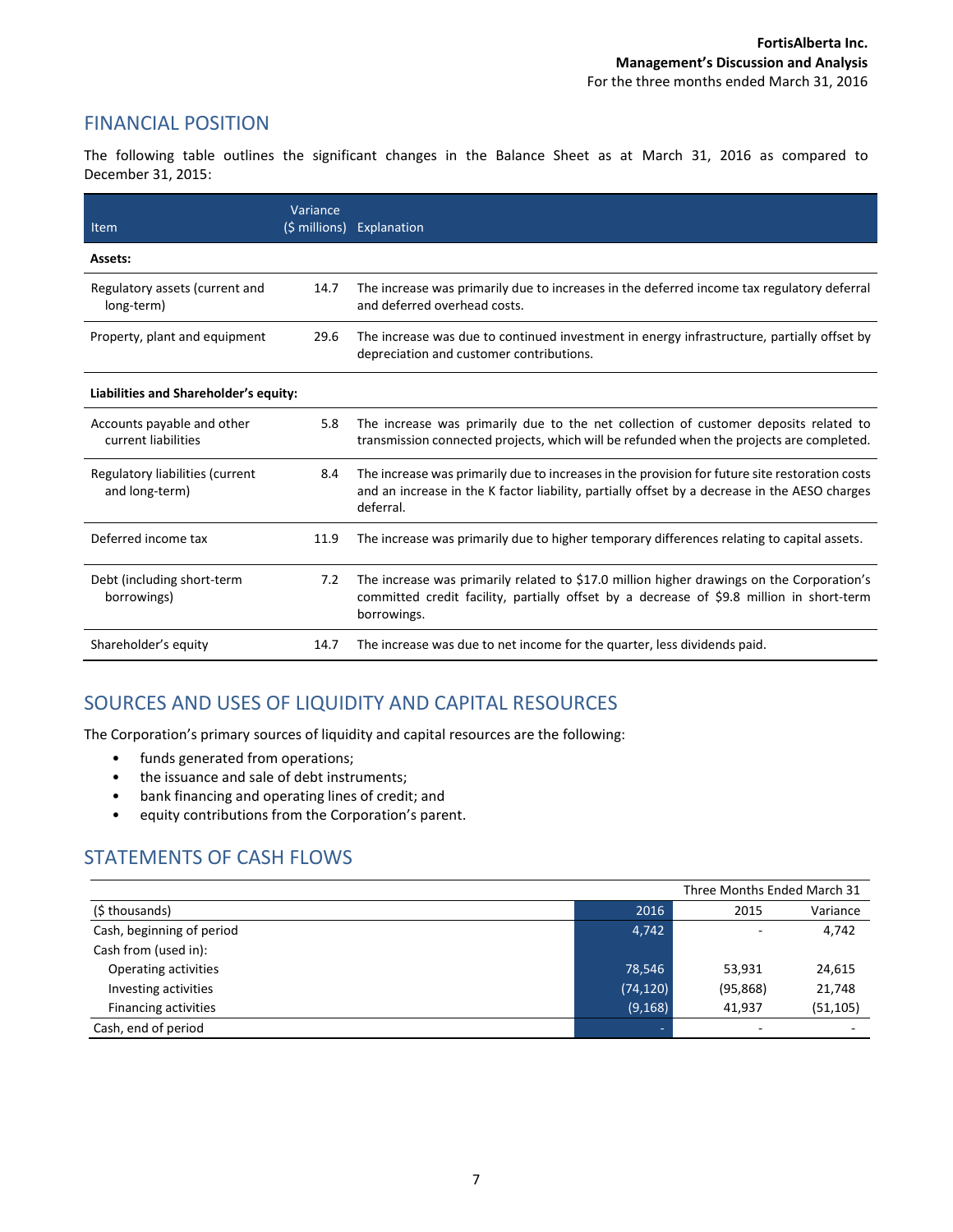#### **Operating Activities**

For the three months ended March 31, 2016, net cash provided from operating activities was \$24.6 million higher than for the same period in 2015. The increase was primarily due to the timing of collection of accounts receivable balances and the timing of the refund of customer deposits related to transmission-connected projects. These increases were partially offset by unfavourable changes in long-term regulatory deferrals and the timing of the flow through of transmission costs as revenue was collected from customers on a different timeline than costs were paid to the AESO.

The Corporation expects to be able to pay all operating costs and interest expense out of operating cash flows, with some residual available for dividend payments to the parent company and/or capital expenditures.

#### **Investing Activities**

|                                                               |          | Three Months Ended March 31 |           |
|---------------------------------------------------------------|----------|-----------------------------|-----------|
| (\$thousands)                                                 | 2016     | 2015                        | Variance  |
| Capital expenditures:                                         |          |                             |           |
| Customer growth $(1)$                                         | 31,251   | 43,655                      | (12, 404) |
| Externally driven and other (2)                               | 9,693    | 9,792                       | (99)      |
| Sustainment <sup>(3)</sup>                                    | 28,814   | 24,867                      | 3,947     |
| AESO contributions (4)                                        | 2,118    | 15,919                      | (13,801)  |
| Gross capital expenditures                                    | 71.876   | 94,233                      | (22, 357) |
| Less: customer contributions                                  | (4, 732) | (8, 176)                    | 3,444     |
| Net capital expenditures                                      | 67.144   | 86,057                      | (18, 913) |
|                                                               |          |                             |           |
| Adjustment to net capital expenditures for:                   |          |                             |           |
| Non-cash working capital                                      | 4,696    | 11,882                      | (7, 186)  |
| Costs of removal, net of salvage proceeds                     | 2,366    | 3,333                       | (967)     |
| Capitalized depreciation, capital inventory, AFUDC, and other | (86)     | (5,404)                     | 5,318     |
| Cash used in investing activities                             | 74,120   | 95,868                      | (21, 748) |

*(1) Includes new customer connections*

*(2) Includes upgrades associated with substations, line moves, new connections for independent power producers and the distribution control centre*

*(3) Includes planned maintenance, capacity increases, facilities, vehicles and information technology*

<sup>(4)</sup> Reflects the Corporation's required contributions towards transmission projects as determined by the AUC approved investment levels *and paid when transmission projects are approved*

For the three months ended March 31, 2016, the Corporation's gross capital expenditures were \$71.9 million, compared to \$94.2 million for the same period in 2015. Expenditures related to customer growth decreased \$12.4 million due to lower expenditures for commercial, and oil and gas customers, partially offset by higher spending for residential customers. Sustainment expenditures increased \$3.9 million due to timing of expenditures for vehicles and information technology. AESO contributions decreased \$13.8 million due to the volume and timing of AUC approvals for transmission upgrade projects compared to 2015.

It is expected that ongoing capital expenditures will be financed from funds generated by operating activities, drawings on the committed credit facility, proceeds from issuance of debt, and equity contributions from Fortis via Fortis Alberta Holdings Inc., the Corporation's parent and an indirectly wholly owned subsidiary of Fortis.

#### **Capital Expenditures Forecast**

The Corporation has forecast gross capital expenditures for 2016 of approximately \$361.1 million, down \$72.8 million from the \$433.9 million disclosed in the MD&A for the year ended December 31, 2015. The decrease was a result of lower AESO contributions due to a delay in construction projects and a reduction in customer requests for electricity services attributable to the current economic downturn in Alberta. The 2016 capital expenditures are based on detailed forecasts, which include numerous assumptions such as projected growth in the number of customer sites, weather, cost of labour and material and other factors that could cause actual results to differ from forecast.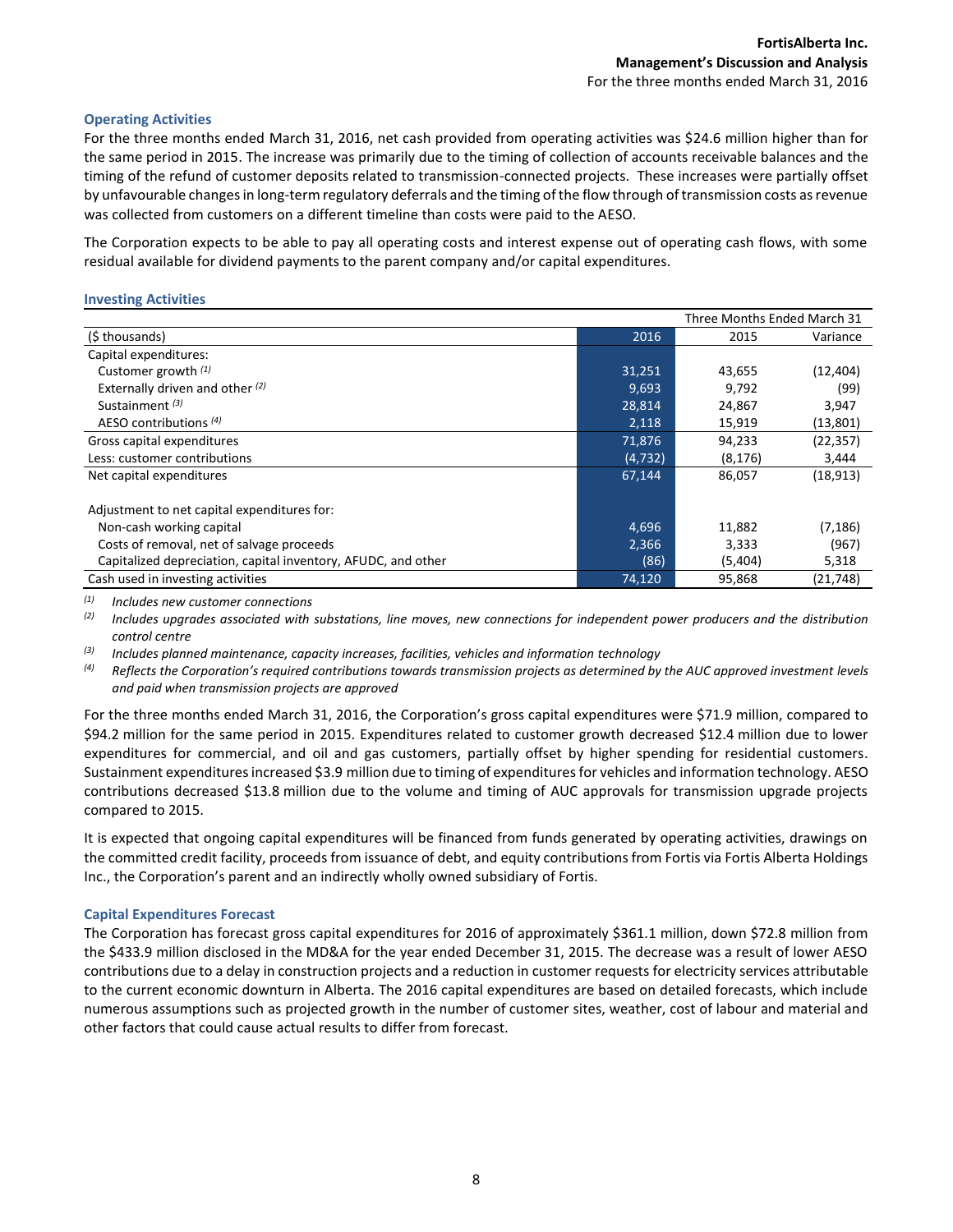#### **Financing Activities**

For the three months ended March 31, 2016, cash from financing activities decreased \$51.1 million compared to the same period in 2015. This decrease was primarily due to a \$29.0 million decrease in net borrowings under the committed credit facility and a decrease in short-term borrowings of \$20.8 million.

The Corporation anticipates it will be able to meet interest payments on outstanding indebtedness from internally generated funds, but expects to rely upon the proceeds of new indebtedness to meet the principal obligations when due.

### CONTRACTUAL OBLIGATIONS

The Corporation's contractual obligations have not changed materially from those disclosed in the MD&A for the year ended December 31, 2015.

### CAPITAL MANAGEMENT

The Corporation's objective when managing capital is to ensure ongoing access to capital to allow it to build and maintain the electricity distribution facilities within the Corporation's service territory. To ensure this access to capital, the Corporation targets a capital structure that includes approximately 60% debt and 40% equity. This targeted capital structure excludes the effects of goodwill and other items that do not impact the deemed regulatory capital structure. This ratio is maintained by the Corporation through the issuance of debentures or other debt and/or equity contributions by Fortis via Fortis Alberta Holdings Inc.

#### **Summary of Capital Structure**

| As at:               |             | March 31, 2016 | December 31, 2015 |       |
|----------------------|-------------|----------------|-------------------|-------|
|                      | \$ millions | %              | S millions        | %     |
| Total debt           | 1,765.7     | 57.5           | 1,758.5           | 57.7  |
| Shareholder's equity | 1,305.7     | 42.5           | 1.291.0           | 42.3  |
|                      | 3,071.4     | 100.0          | 3,049.5           | 100.0 |

The Corporation has externally imposed capital requirements by virtue of its Trust Indenture and committed credit facility that limit the amount of debt that can be incurred relative to equity. As at March 31, 2016, the Corporation was in compliance with these externally imposed capital requirements.

As at March 31, 2016, the Corporation had an unsecured committed credit facility with an available amount of \$250.0 million maturing in August 2020. Drawings under the committed credit facility are available by way of prime loans, bankers' acceptances and letters of credit. Prime loans bear an interest rate of prime and bankers' acceptances are issued at the applicable bankers' acceptance discount rate plus a stamping fee of 1.0%. The weighted average effective interest rate for the three months ended March 31, 2016 on the committed credit facility was 2.1% (2015 - 2.4%). As at March 31, 2016, there were \$70.0 million in drawings under the committed credit facility (December 31, 2015 - \$53.0 million).

As at March 31, 2016, the Corporation had a \$15.0 million (December 31, 2015 - \$35.0 million) demand note outstanding with Fortis. The demand note was unsecured, due on demand and the Corporation incurred interest that approximated the Corporation's cost of short-term borrowing.

### CREDIT RATINGS

As at March 31, 2016, the Corporation's debentures were rated by DBRS at A (low) and by Standard and Poor's ("S&P") at A-. In December 2015, DBRS confirmed the Corporation's credit rating of A (low) but revised its outlook on the Corporation from Positive to Stable, reflecting DBRS' view of the current regulatory framework in Alberta. In February 2016, S&P revised the Corporation's outlook from Stable to Negative as a result of the announcement by Fortis that it had entered into an agreement to acquire ITC Holdings Corporation.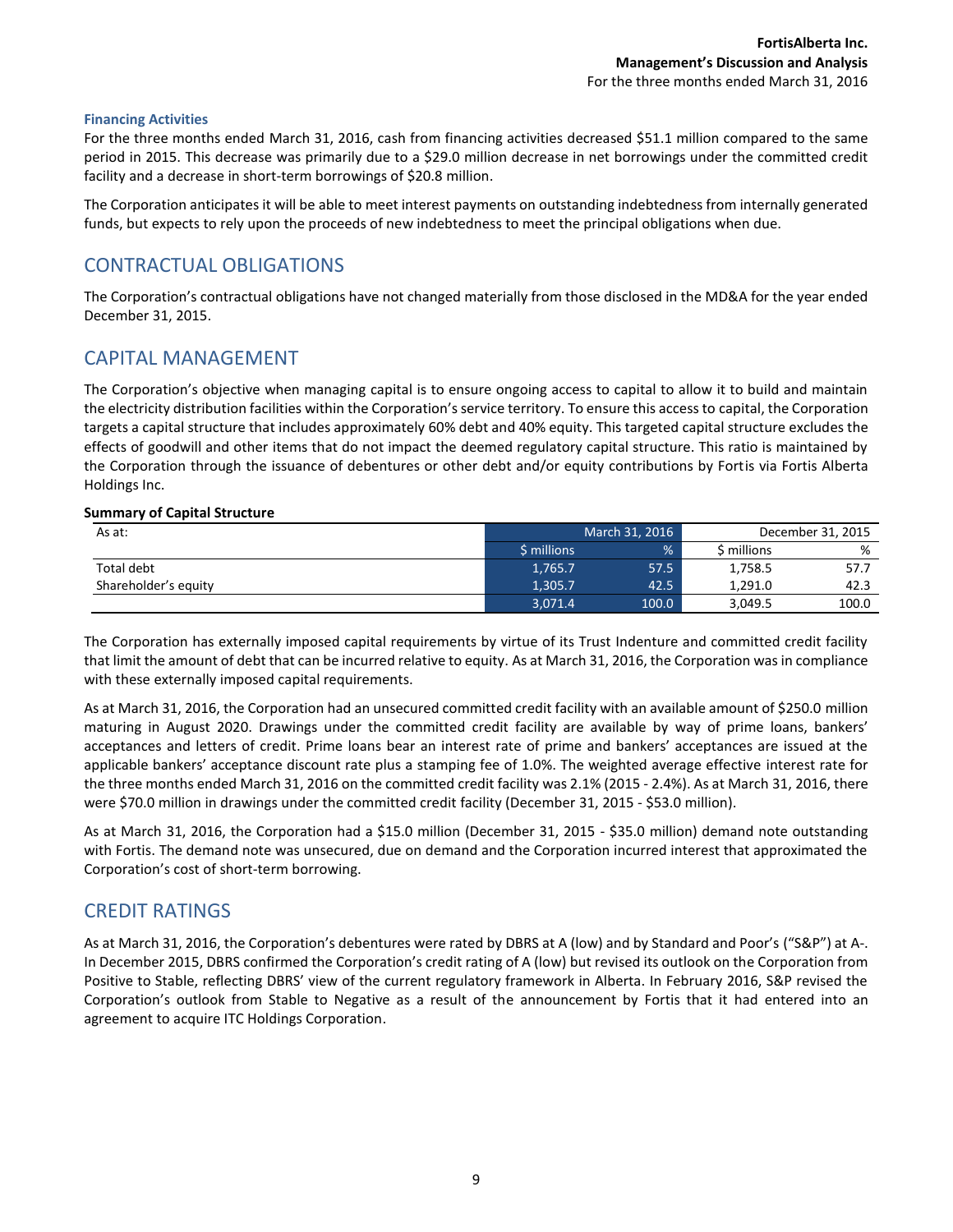### OUTSTANDING SHARES

Authorized – unlimited number of:

- Common shares;
- Class A common shares; and
- First preferred non-voting shares, redeemable, cumulative dividend at 10% of the redemption price. Subject to applicable law, the Corporation shall have the right to redeem, at any time, all or any part of the then outstanding first preferred shares for \$348.9 million together with any accrued and unpaid dividends up to the redemption date.

Issued:

• 63 Class A common shares, with no par value

# OFF-BALANCE SHEET ARRANGEMENTS

With the exception of letters of credit outstanding of \$0.4 million as at March 31, 2016 (December 31, 2015 - \$0.4 million), the Corporation had no off-balance sheet arrangements.

### RELATED PARTY TRANSACTIONS

In the normal course of business, the Corporation transacts with Fortis and other subsidiaries of Fortis. Amounts due from or to related parties were measured at the exchange amount and were as follows:

| As at:                                         | March 31, | December 31, |
|------------------------------------------------|-----------|--------------|
| (\$ thousands)                                 | 2016      | 2015         |
| <b>Accounts receivable</b>                     |           |              |
| Loans $(1)$                                    | 7         | 16           |
| Related parties                                | 116       | 117          |
|                                                | 123       | 133          |
| Accounts payable and other current liabilities |           |              |
| Related parties                                | 69        |              |
| Short-term borrowings                          |           |              |
| Related party <sup>(2)</sup>                   | 15,000    | 35,000       |

*(1) These loans are to officers of the Corporation and may include stock option loans, employee share purchase plan loans and employee personal computer purchase program loans.*

*(2) Demand note from Fortis that was borrowed in October 2015 and is expected to be repaid in the second quarter of 2016*

The Corporation bills related parties on terms and conditions consistent with billings to third parties, which require amounts to be paid on a net 30 day basis with interest on overdue amounts. Terms and conditions on amounts billed to the Corporation by related parties are net 30 days with interest being charged on any overdue amounts.

Related party transactions included in other revenue, cost of sales and interest expense were measured at the exchange amount and were as follows:

|                                    |       | Three Months Ended March 31 |
|------------------------------------|-------|-----------------------------|
| (\$ thousands)                     | 2016  | 2015                        |
| Included in other revenue $(1)$    | 33    | 233                         |
| Included in cost of sales $(2)$    | 1,161 | 1,100                       |
| Included in interest expense $(3)$ | 17    |                             |

*(1) Includes services provided to Fortis and subsidiaries of Fortis related to metering, information technology, material sales and intercompany employee services*

*(2) Includes charges from Fortis and subsidiaries of Fortis related to corporate governance expenses, stock-based compensation costs, consulting services, travel and accommodation expenses, and pension costs*

*(3) Reflects interest expense paid on a demand note from Fortis that was borrowed in October 2015 and is expected to be repaid in the second quarter of 2016*

All services provided to or received from related parties were billed on a cost-recovery basis.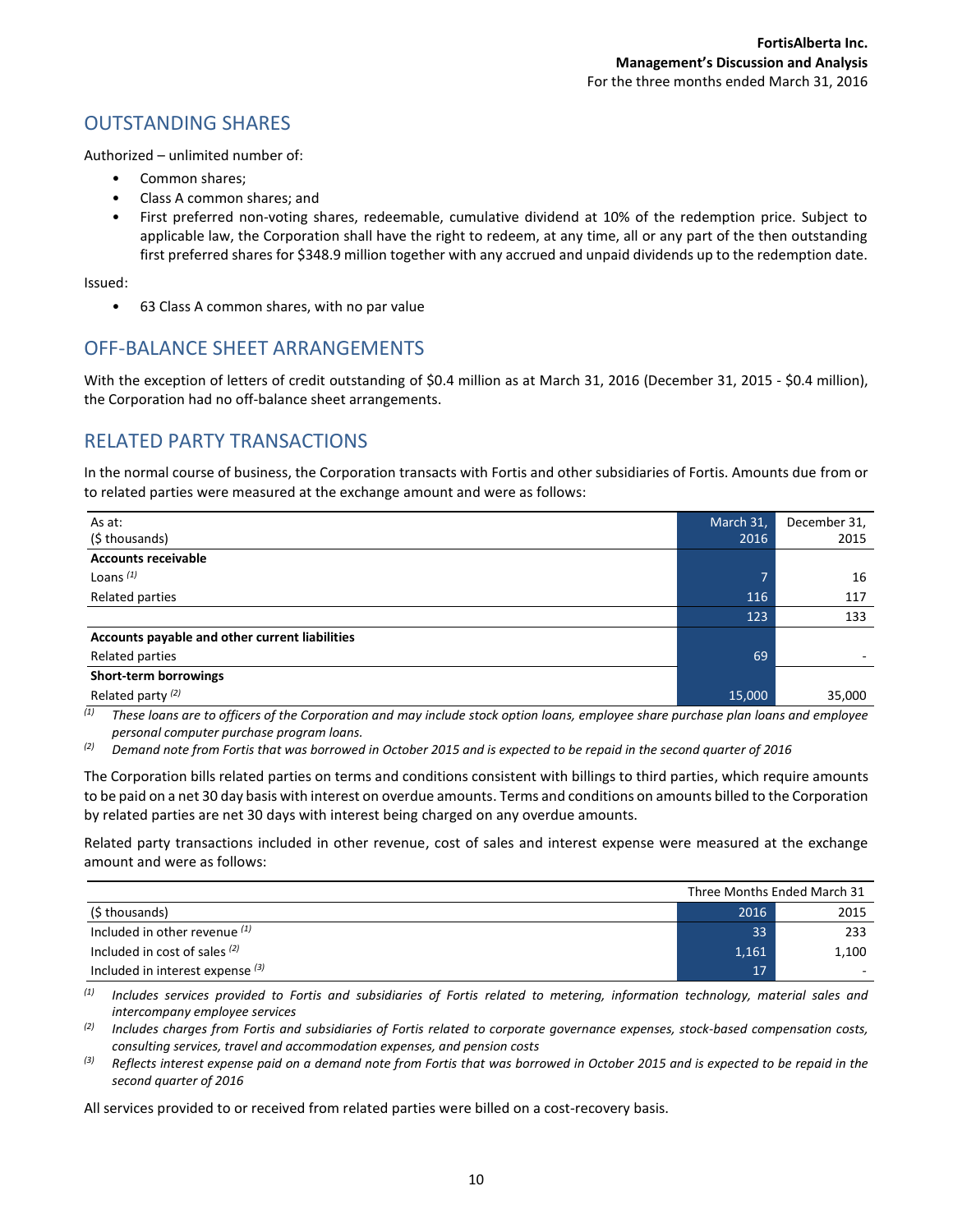# FINANCIAL INSTRUMENTS

The following table represents the fair value measurements of the Corporation's financial instruments:

| Long-term debt as at:         | March 31, | December 31, |
|-------------------------------|-----------|--------------|
| (\$ thousands)                | 2016      | 2015         |
| Fair value $(1)$              | 1,993,526 | 1,938,533    |
| Carrying value <sup>(2)</sup> | 1,683,831 | 1,683,825    |

*(1) The fair value of the long-term debt was estimated using level 2 inputs based on the indicative prices for the same or similarly rated issues for debt of the same remaining maturities.*

*(2) Carrying value is presented gross of debt issuance costs of \$13,242 (December 31, 2015 - \$13,280).*

The fair values of the Corporation's financial instruments reflect a point-in-time estimate based on current and relevant market information about the instruments as at the balance sheet dates. The estimates cannot be determined with precision as they involve uncertainties and matters of judgment and, therefore, may not be relevant in predicting the Corporation's future earnings or cash flows.

The carrying value of financial instruments included in current assets, long-term other assets and current liabilities on the balance sheets approximate their fair value, which reflects the short-term maturity, normal trade credit terms and/or nature of these financial instruments.

### SIGNIFICANT ACCOUNTING ESTIMATES

The preparation of the Corporation's financial statements in accordance with US GAAP requires management to make estimates and judgments that affect the reported amounts of assets and liabilities and the disclosure of contingent assets and liabilities at the date of the financial statements, and the reported amounts of revenues and expenses during the reporting periods. Estimates and judgments are based on historical experience, current conditions and various other assumptions believed to be reasonable under the circumstances.

Due to changes in facts and circumstances, and the inherent uncertainty in making estimates, actual results may differ materially from current estimates. Estimates and judgments are reviewed periodically and as adjustments become necessary they are recognized in the period they become known.

There were no material changes to the Corporation's significant accounting estimates during the three months ended March 31, 2016 from those disclosed in the MD&A for the year ended December 31, 2015.

### CHANGES IN ACCOUNTING POLICIES

The Corporation's 2016 unaudited interim financial statements have been prepared following the same accounting policies as those used in preparing the Corporation's 2015 audited annual financial statements.

#### **Future Accounting Pronouncements**

#### **Revenue from Contracts with Customers**

In May 2014, the Financial Accounting Standards Board ("FASB") issued Accounting Standard Update ("ASU") 2014-09, *Revenue from Contracts with Customers*. The amendments in this update create Accounting Standards Codification ("ASC") Topic 606, *Revenue from Contracts with Customers*, and supersede the revenue recognition requirements in ASC Topic 605, *Revenue Recognition*, including most industry-specific revenue recognition guidance throughout the codification. This standard completes a joint effort by FASB and the International Accounting Standards Board to improve financial reporting by creating common revenue recognition guidance for US GAAP and International Financial Reporting Standards that clarifies the principles for recognizing revenue and that can be applied consistently across various transactions, industries and capital markets. This standard is to be applied on a full retrospective or modified retrospective basis and was originally effective for annual and interim periods ending after December 15, 2016. In August 2015, FASB issued ASU 2015-14, *Deferral of the Effective Date.* The amendments in the update defer the effective date of ASU 2014-09 by one year to annual and interim periods beginning on or after December 15, 2017. Early adoption is permitted as of the original effective date.